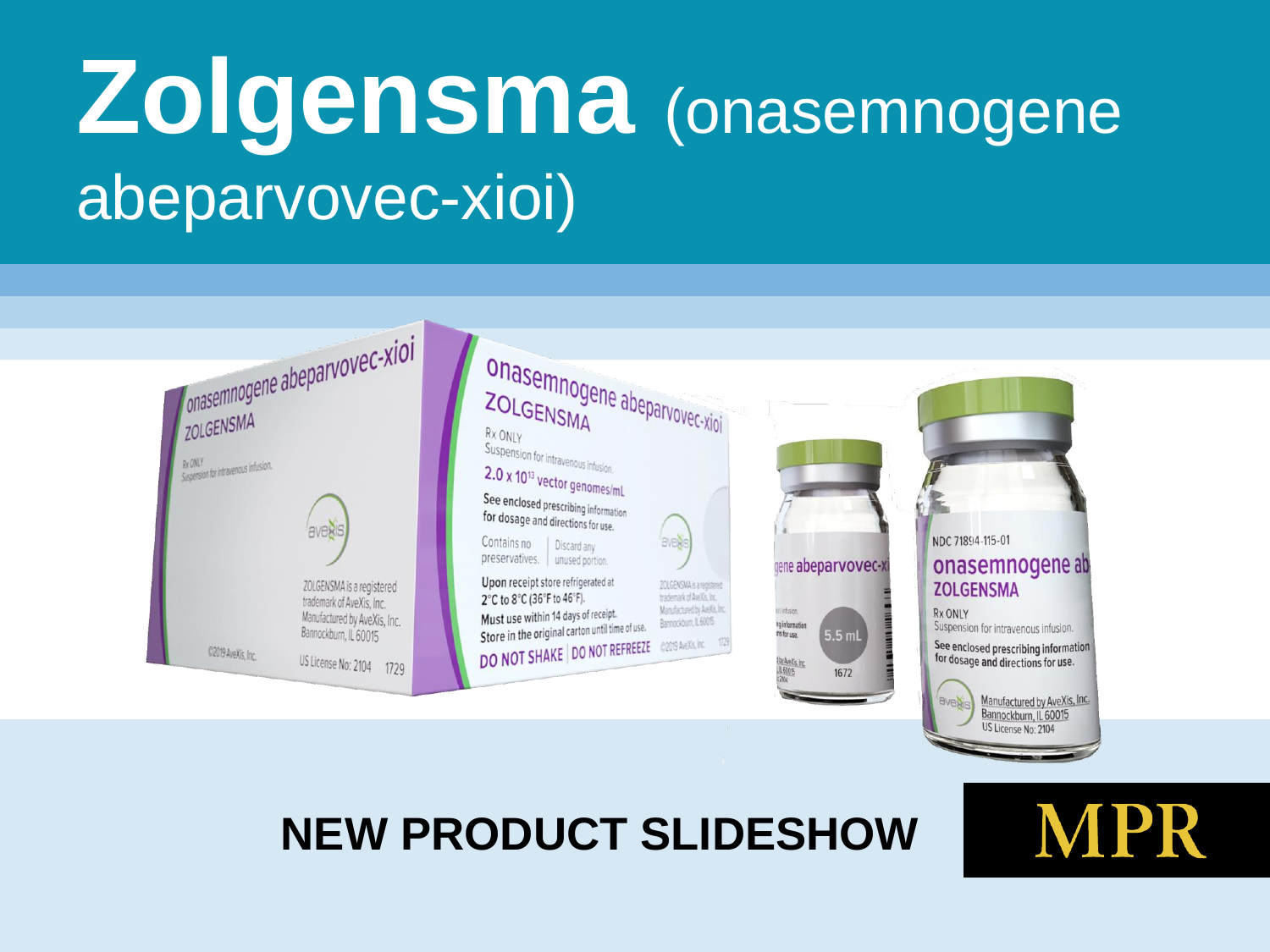## **Introduction**

- **Brand name: Zolgensma**
- **Generic name:** Onasemnogene abeparvovec-xioi
- **Pharmacological class:** Adeno-associated virus vector-based gene therapy
- **Strength and Formulation:** 2.0  $\times$  10<sup>13</sup> vector genomes (vg); per mL; susp for IV infusion; preservative-free
- **Manufacturer:** AveXis
- **How supplied:** Customized kit—1 (2–9 vials + alcohol wipes)
- **Legal Classification:** Rx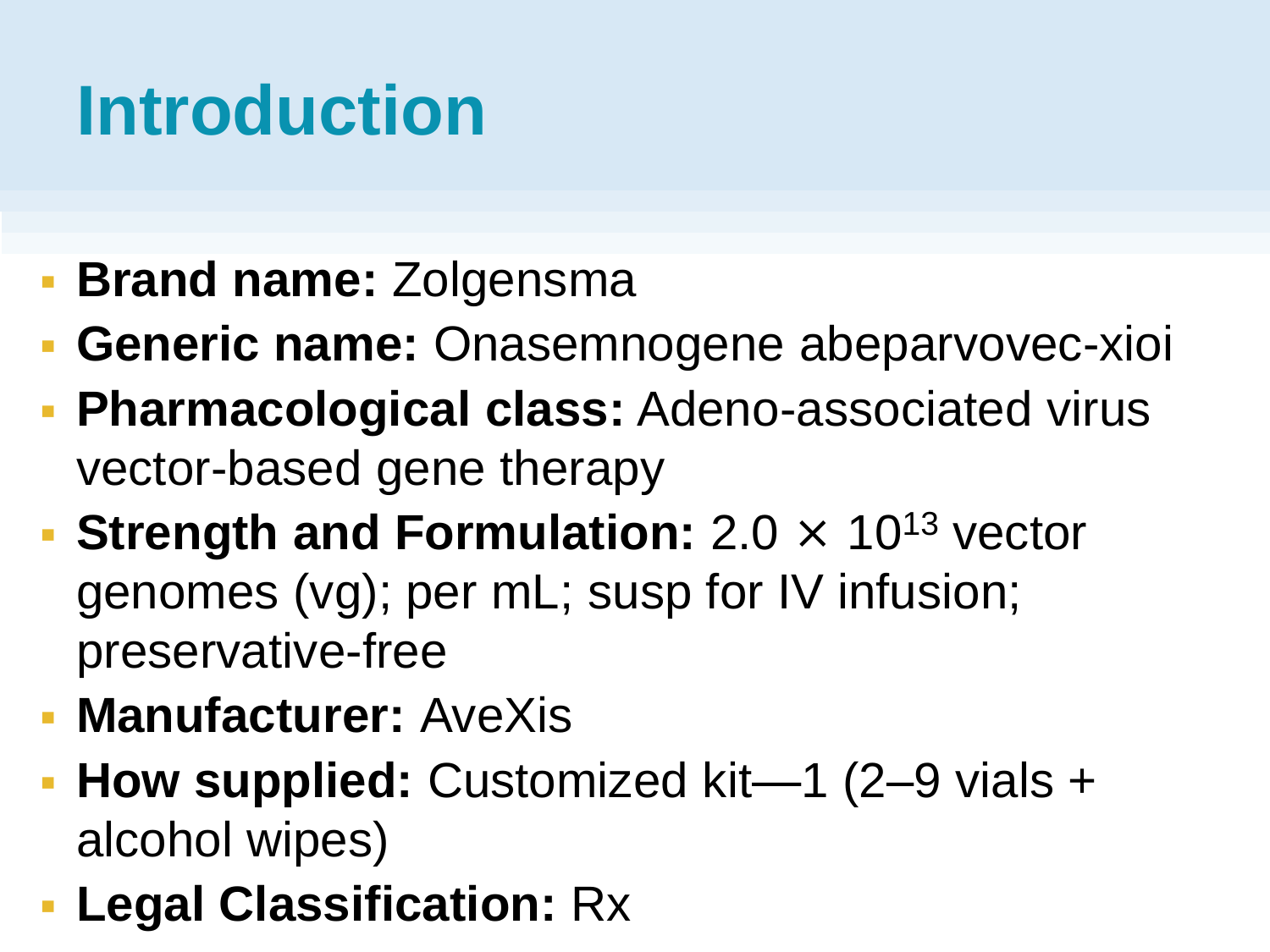## **Zolgensma**







#### onasemnogene ab **ZOLGENSMA**

**Rx ONLY** Suspension for intravenous infusion.

See enclosed prescribing information for dosage and directions for use.

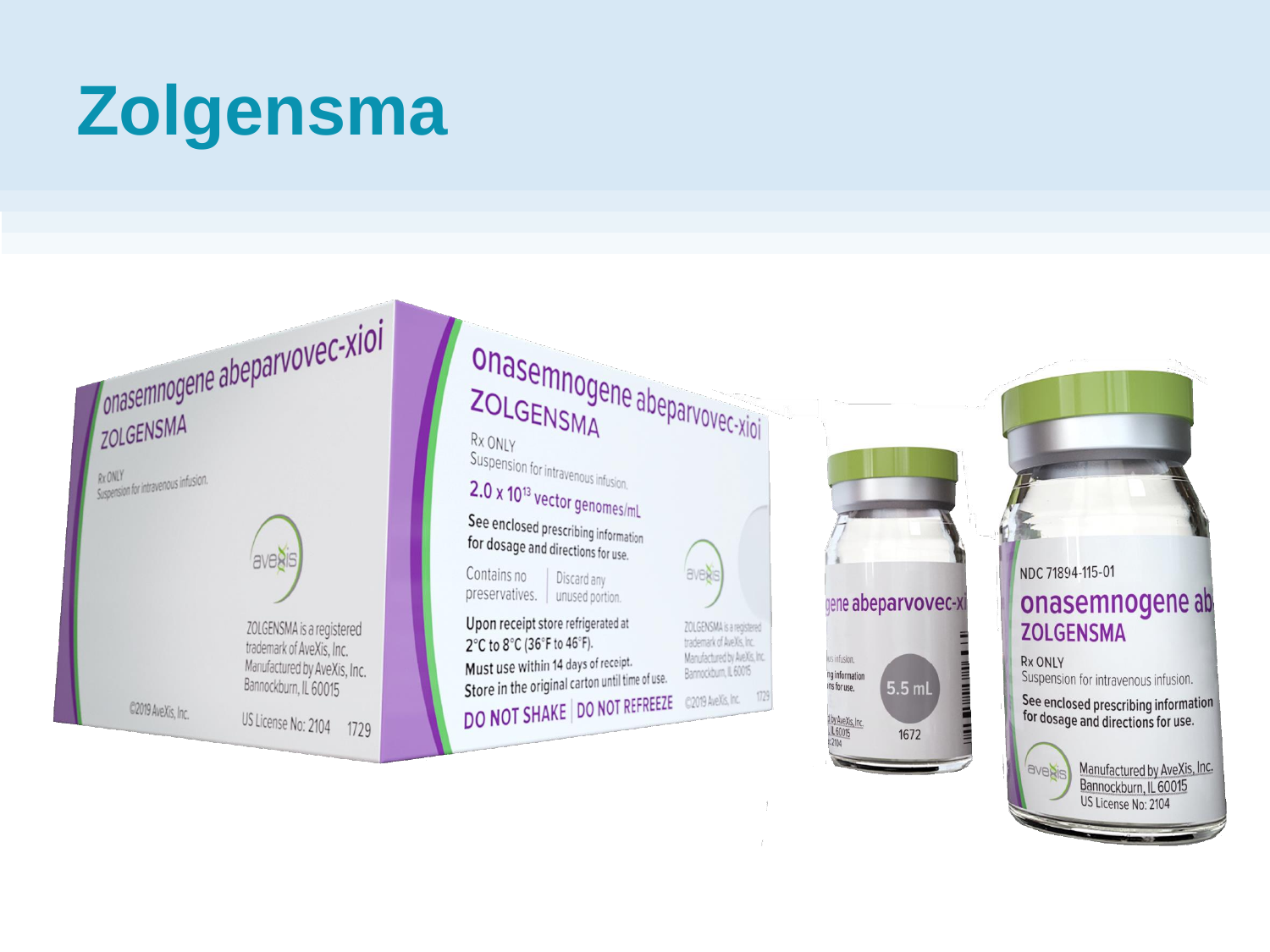## **Indication**

■ Treatment of pediatrics <2yrs of age with spinal muscular atrophy (SMA) with biallelic mutations in the *survival motor neuron 1* (*SMN1*) gene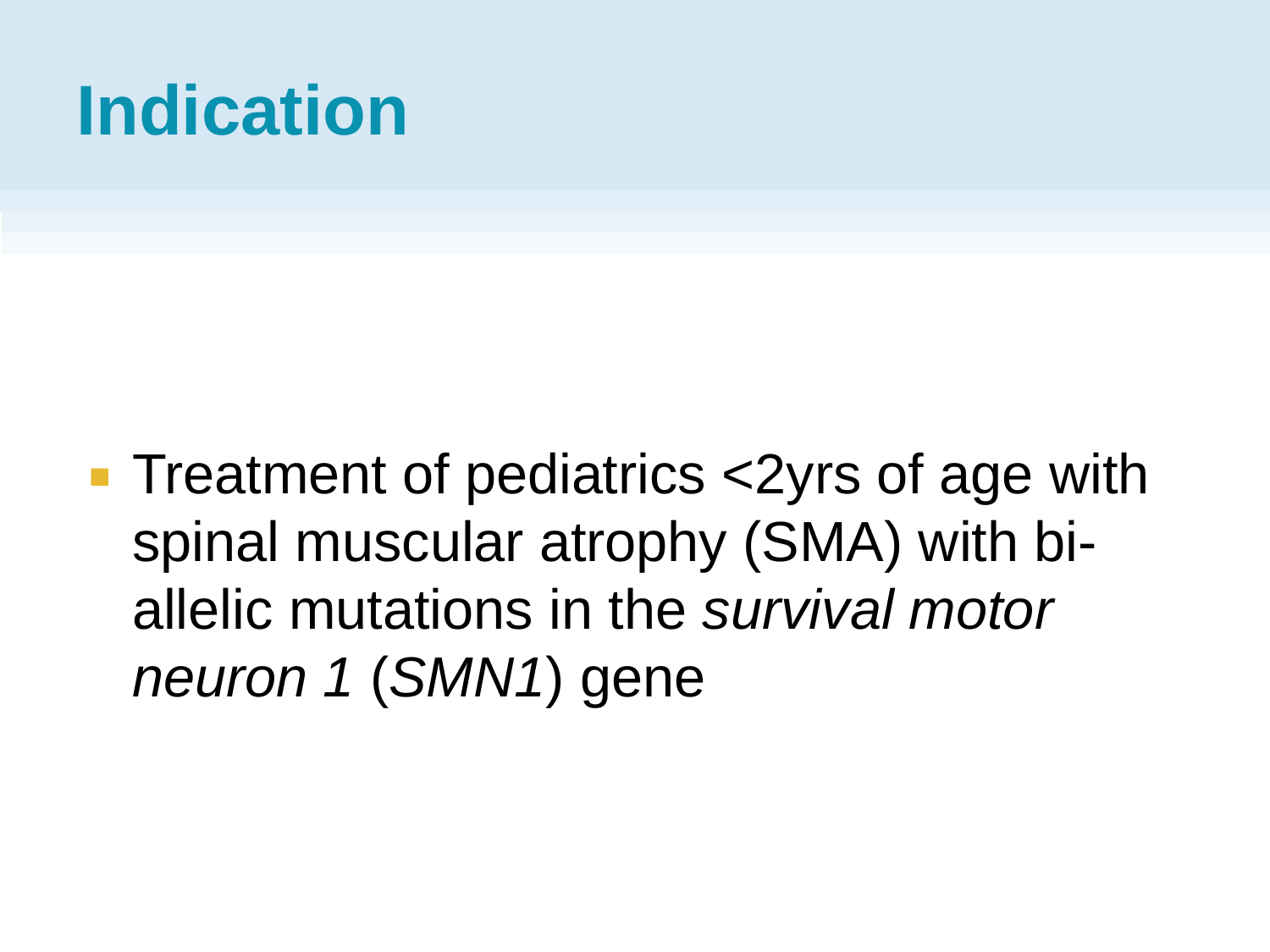## **Dosage & Administration**

#### ■ 22yrs: not applicable

- **Give as a slow IV infusion over 60mins <2yrs:** 1.1×10<sup>14</sup> vector genomes (vg)/kg (see full labeling)
- Starting one day prior to Zolgensma infusion: **give systemic corticosteroids** equivalent to oral prednisolone 1mg/kg/day for 30 days, then taper dose for the next 28 days if LFTs are unremarkable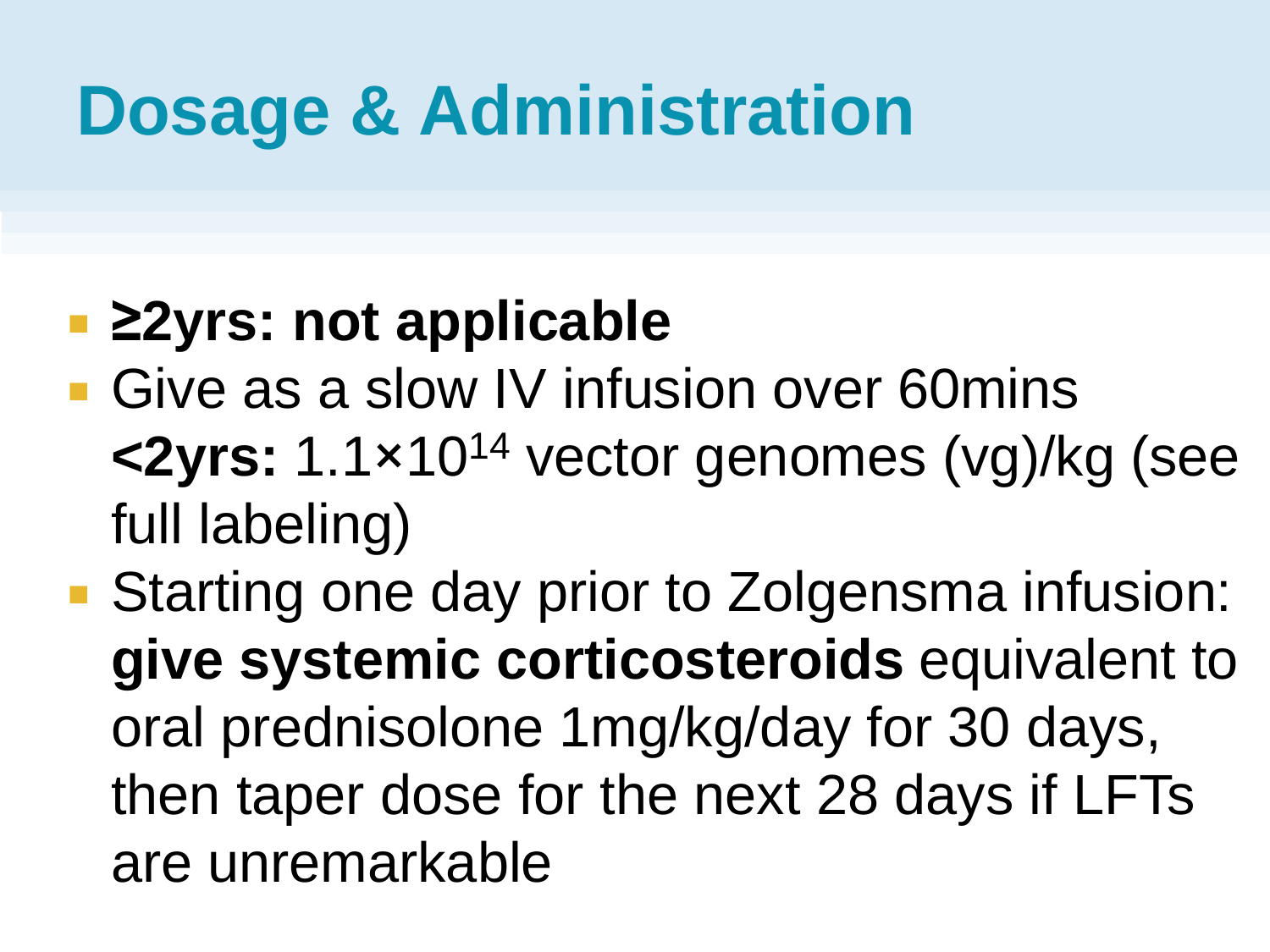## **Considerations for Special Populations**

- **Pediatric:** administration to premature neonates before reaching full-term gestational age is not recommended, because concomitant treatment with corticosteroids may adversely affect neurological development; delay infusion until the corresponding full-term gestational age is reached
	- Safety studied in patients 0.3 to 7.9 months (weight range 3kg to 8.4kg)
	- **Efficacy studied in patients 0.5 to 7.9 months (weight range** 3.6kg to 8.4kg)
- **Hepatic impairment:** elevation of aminotransferases was observed in clinical trials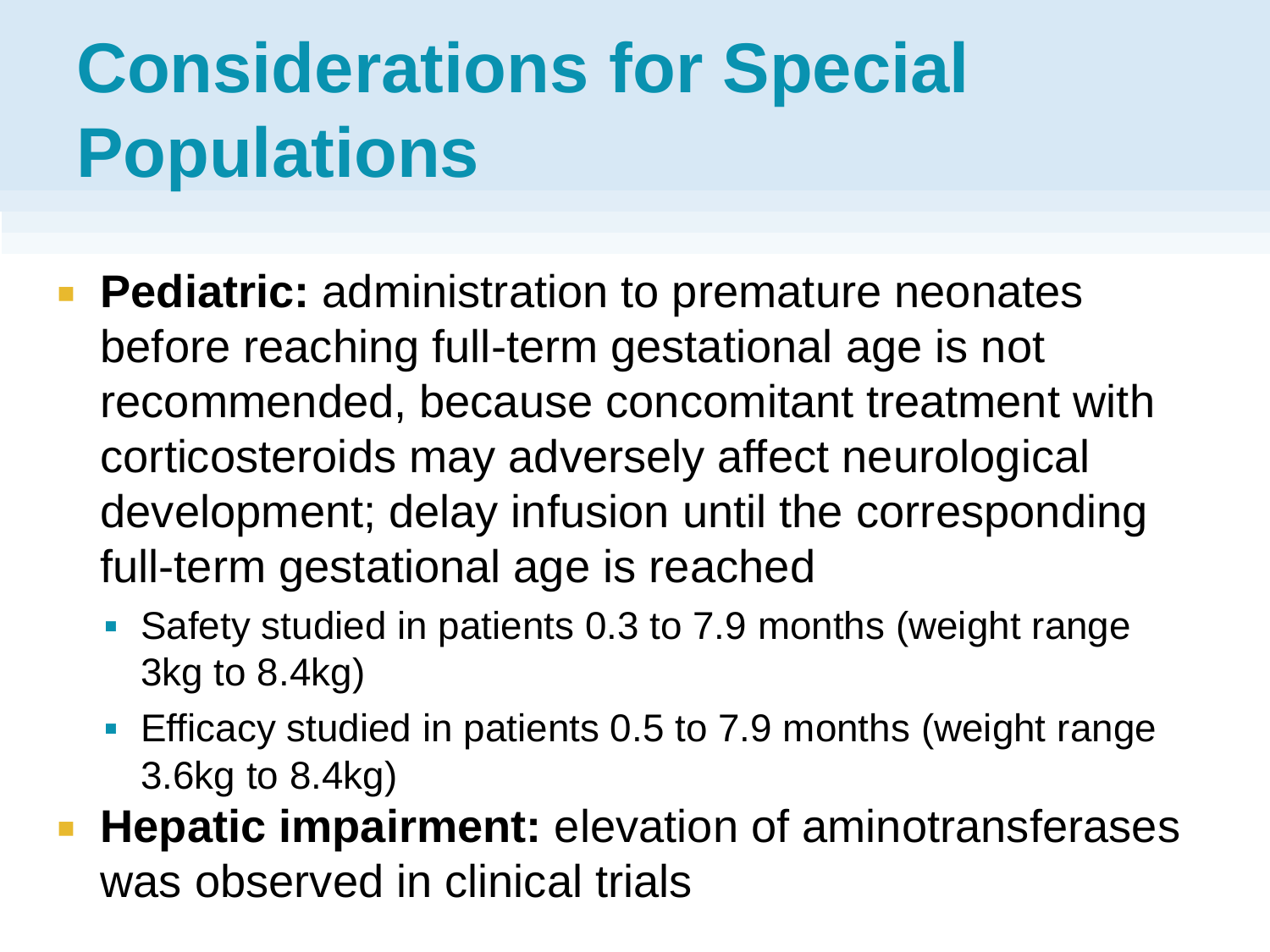## **Boxed Warning**

 Acute **serious liver injury** and elevated aminotransferases can occur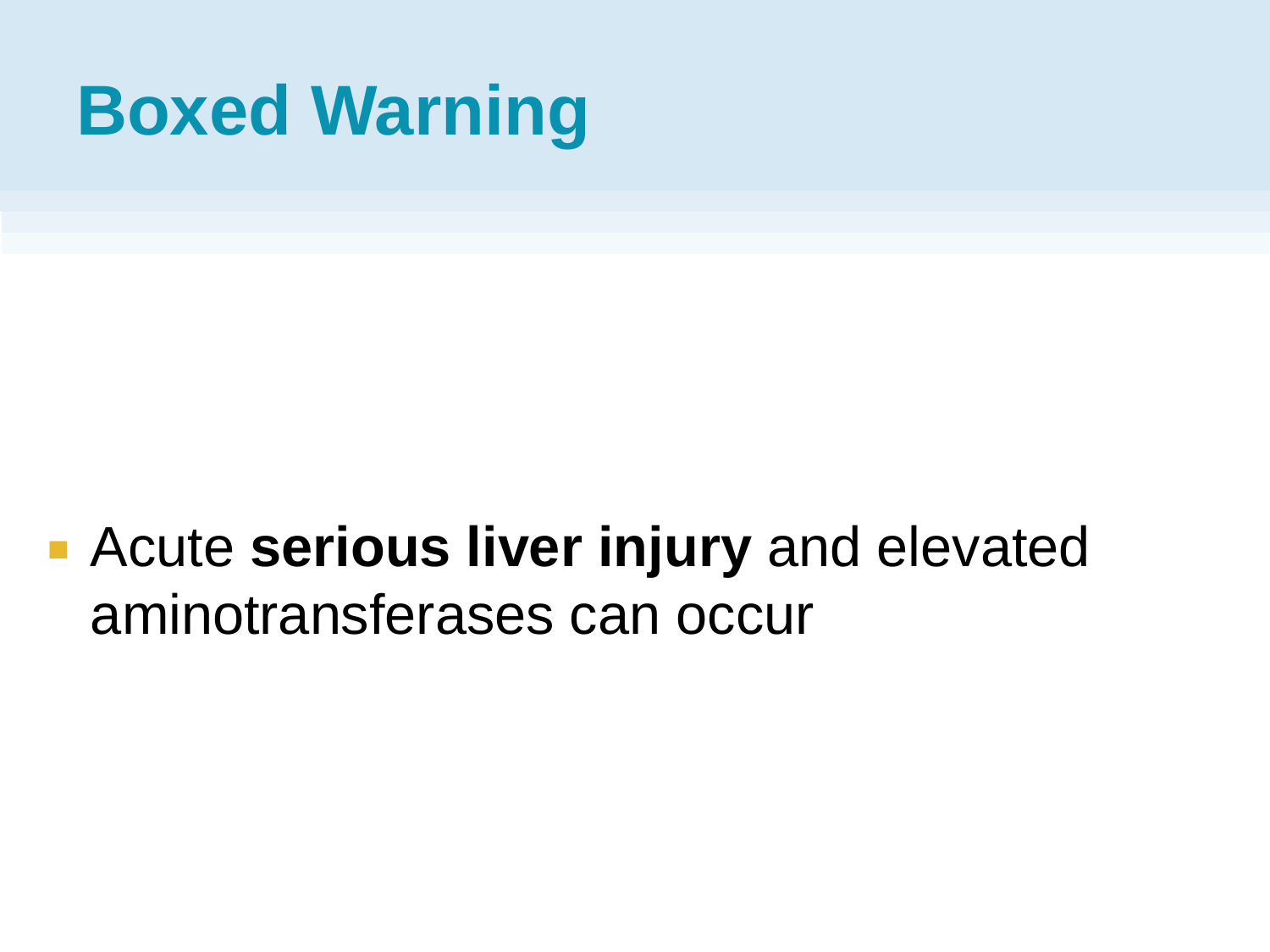## **Warnings/Precautions**

- Risk of acute serious liver injury
- **Monitor liver function** prior to infusion, weekly for the 1<sup>st</sup> month, then every other week for the 2<sup>nd</sup>/3<sup>rd</sup> months until unremarkable results
- **Monitor platelets, troponin-I** prior to infusion, weekly for the 1<sup>st</sup> month, then every other week (platelets) and monthly (troponin-I) for the 2nd/3rd months until levels return to baseline
- Perform **baseline anti-AAV9 antibody testing** prior to infusion; may retest if titers are >1:50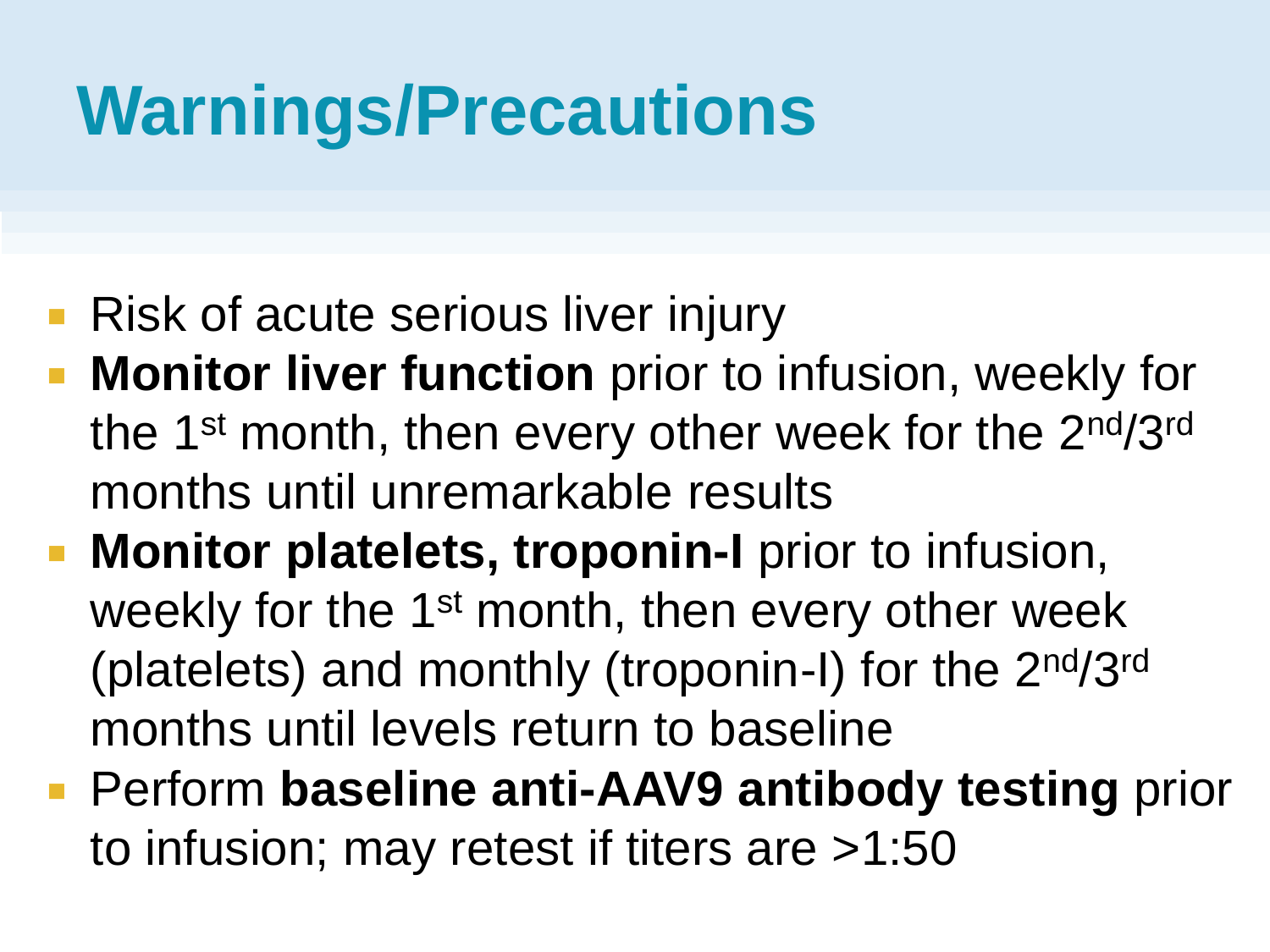#### **Interactions**

#### **Adjust vaccination schedule** to accommodate concomitant corticosteroid use before and after infusion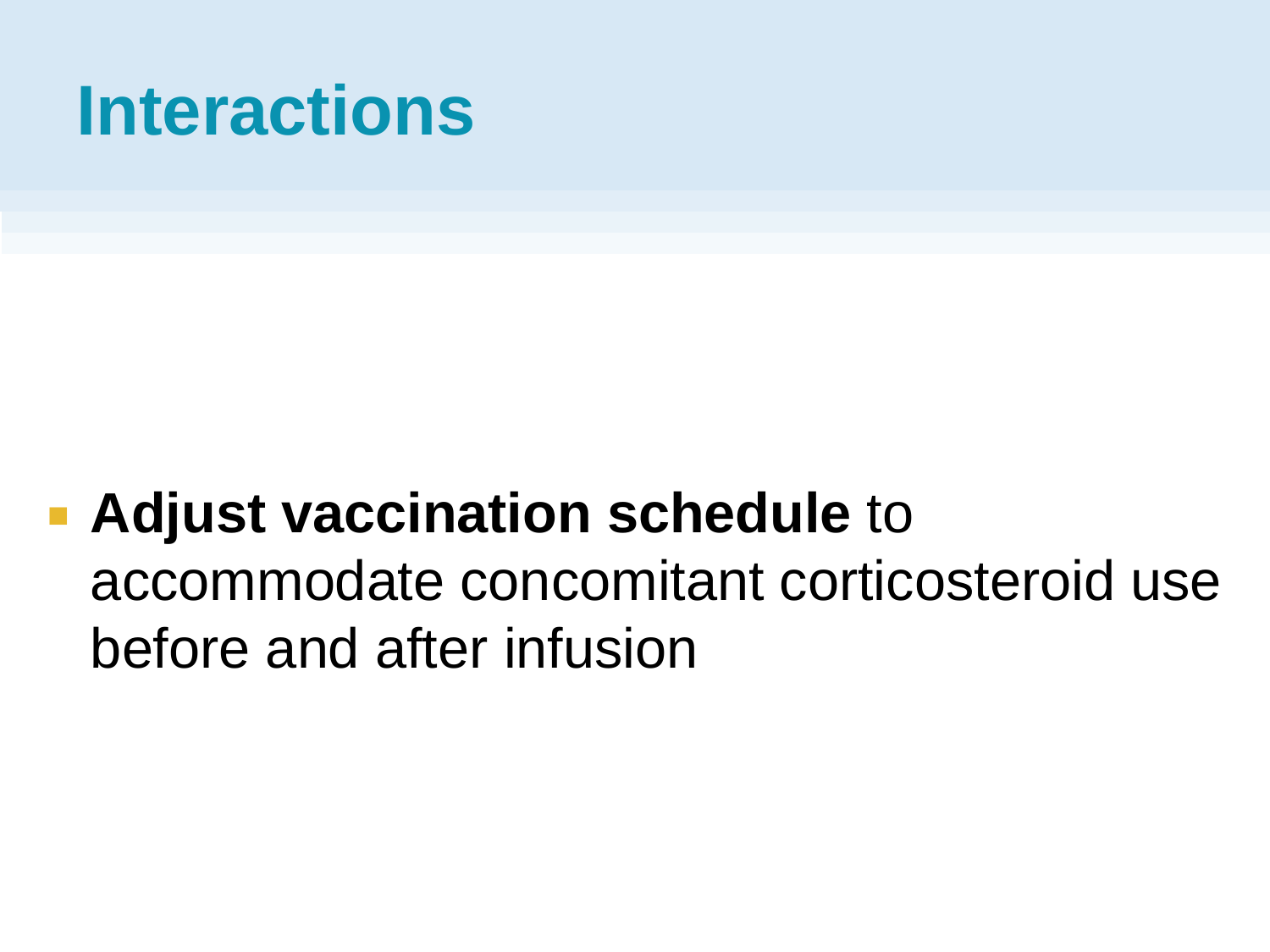### **Adverse Reactions**

- **Most common** (≥5%): elevated aminotransferases, vomiting
- **Cthers**: thrombocytopenia, elevated troponin-I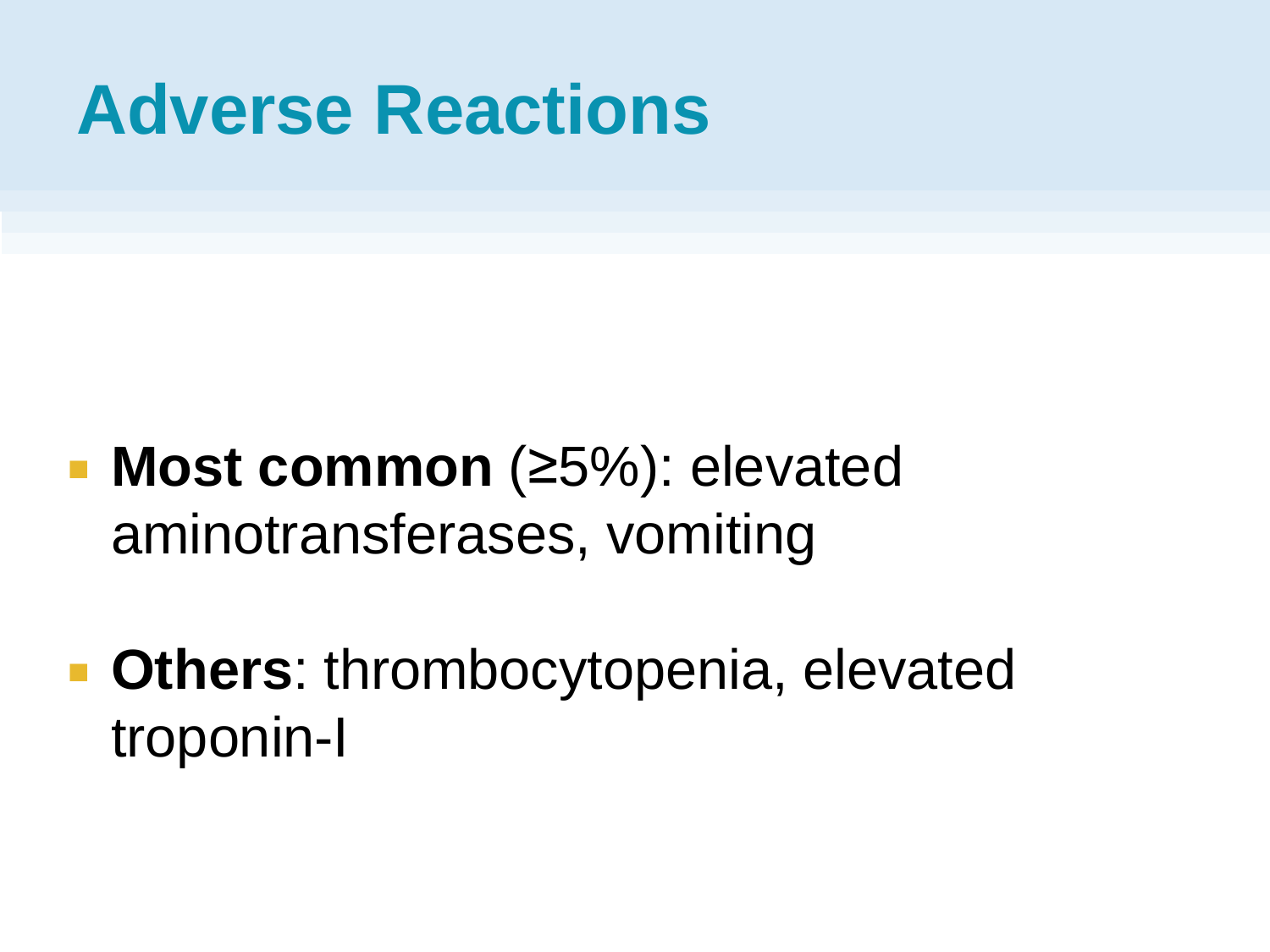## **Mechanism of Action**

- Zolgensma is a **recombinant AAV9-based gene therapy** designed to deliver a copy of the gene encoding the human SMN protein ■ SMA is caused by a bi-allelic mutation in the
	- *SMN1* gene, which results in insufficient SMN protein expression
- **Intravenous administration of Zolgensma that** results in cell transduction and expression of the SMN protein has been observed in 2 human case studies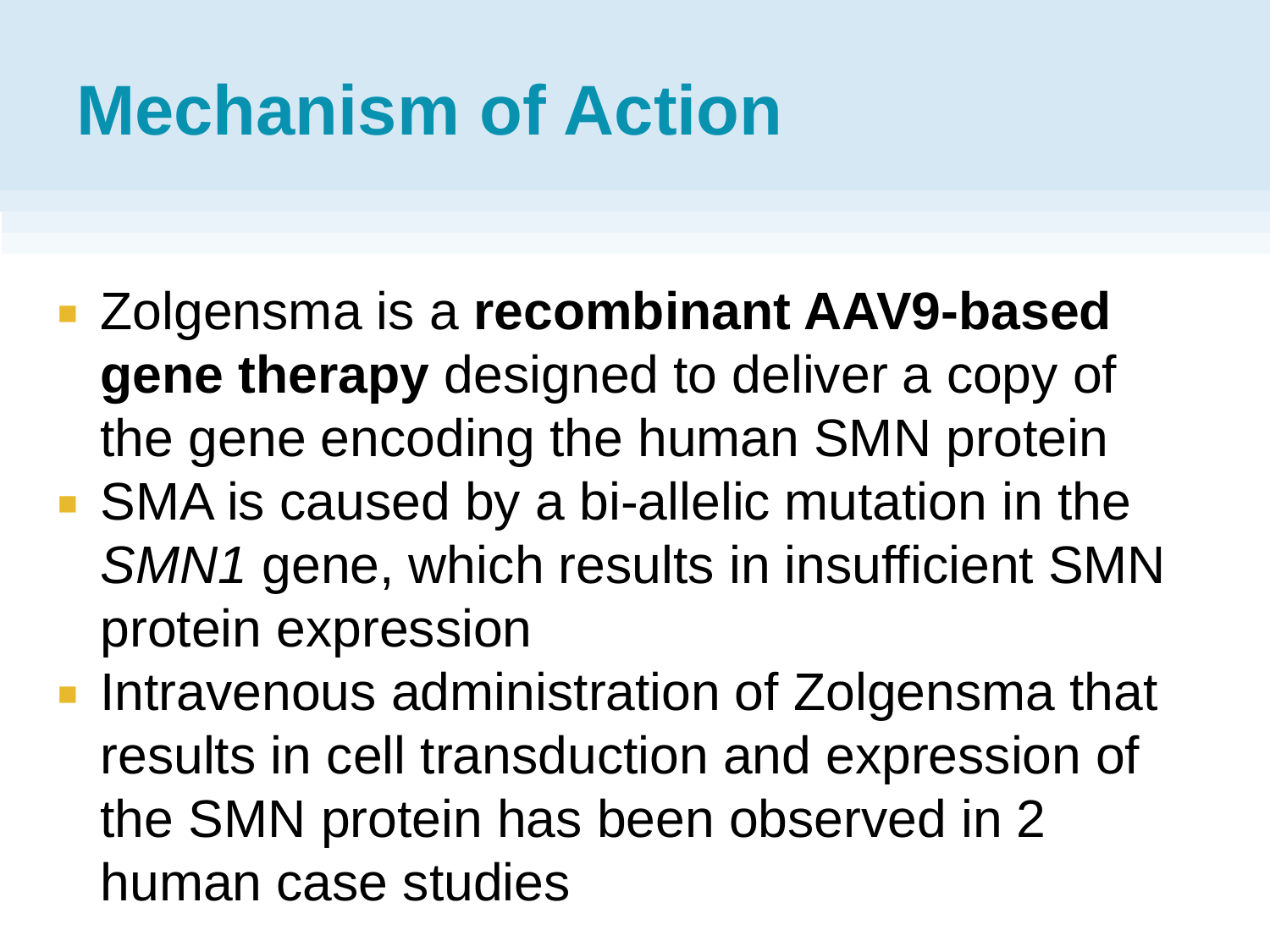- **Approval was based on data from the ongoing** phase 3 **STR1VE trial** and the completed phase 1 **START trial**
- **If a** In both studies, patients were administered a single-dose intravenous infusion of Zolgensma
- Efficacy was established on the basis of survival, and achievement of developmental motor milestones (ie, sitting without support)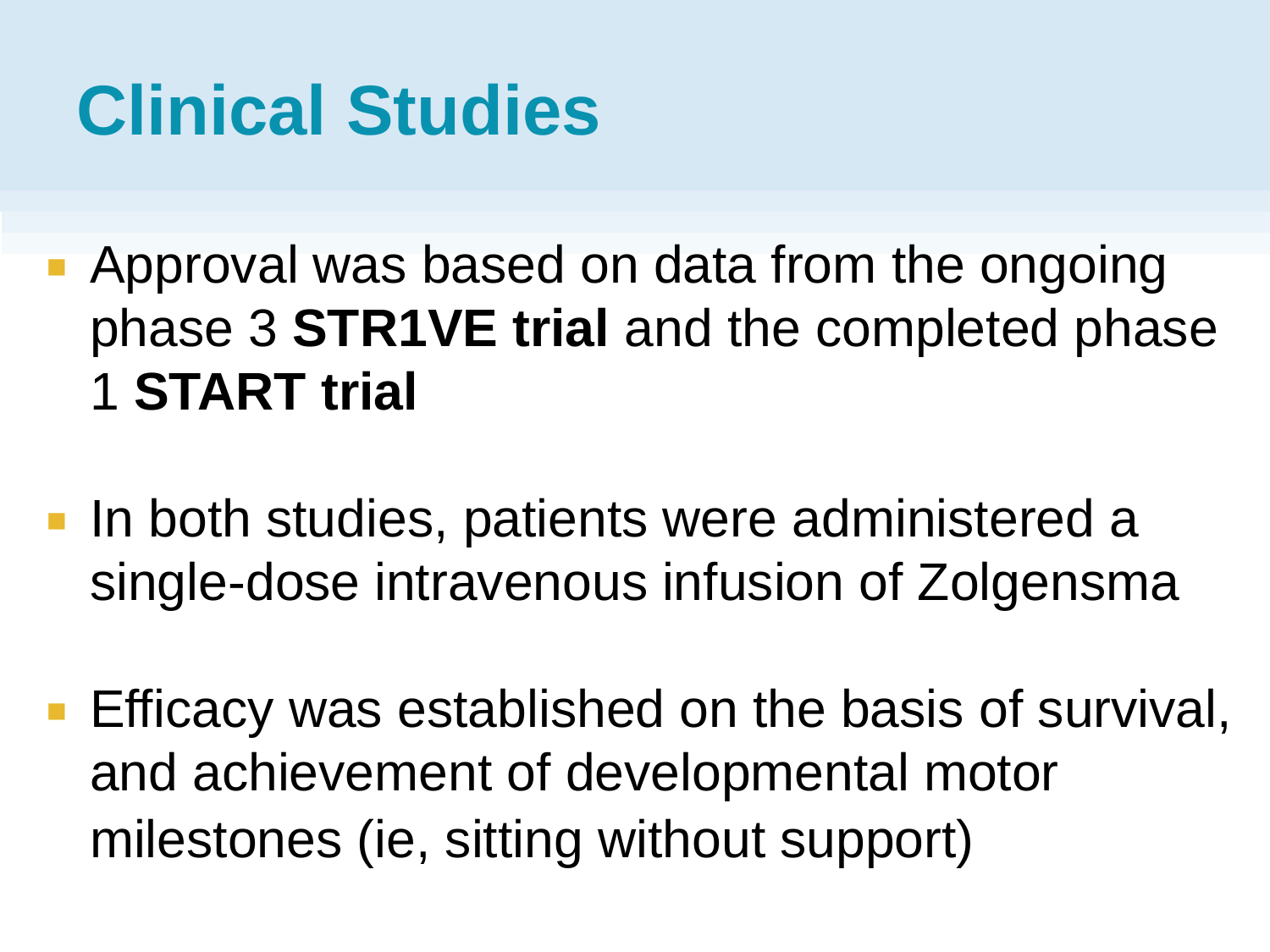- **Survival** was defined as time from birth to either death or permanent ventilation
- **Permanent ventilation** was defined as requiring invasive ventilation (tracheostomy), or respiratory assistance for ≥16 hours per day (including noninvasive ventilatory support) continuously for ≥14 days in the absence of an acute reversible illness, excluding perioperative ventilation
- Efficacy was also supported by assessments of ventilator use, nutritional support and scores on the Children's Hospital of Philadelphia Infant Test of Neuromuscular Disorders (CHOP-INTEND)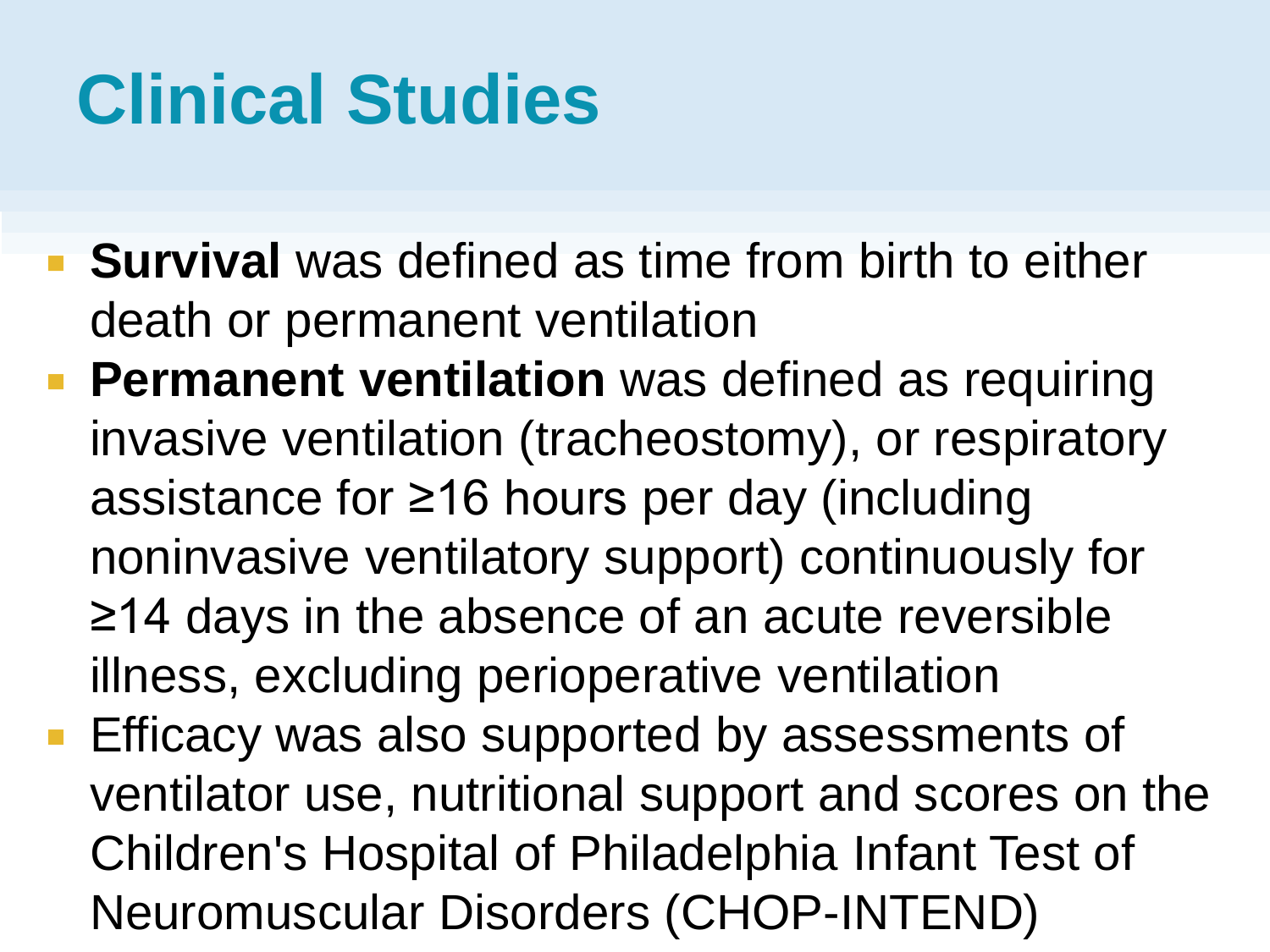- The **ongoing clinical trial** enrolled 21 patients (10 male and 11 female) with infantile-onset SMA
- By data cutoff, results showed 13 of the 19 patients reached 14 months of age without permanent ventilation; 10 of the 21 patients (47.6%) achieved the ability to sit without support for ≥30 seconds between 9.2 and 16.9 months of age (mean age was 12.1 months); 16 of the 19 patients had not required daily non-invasive ventilator (NIV) use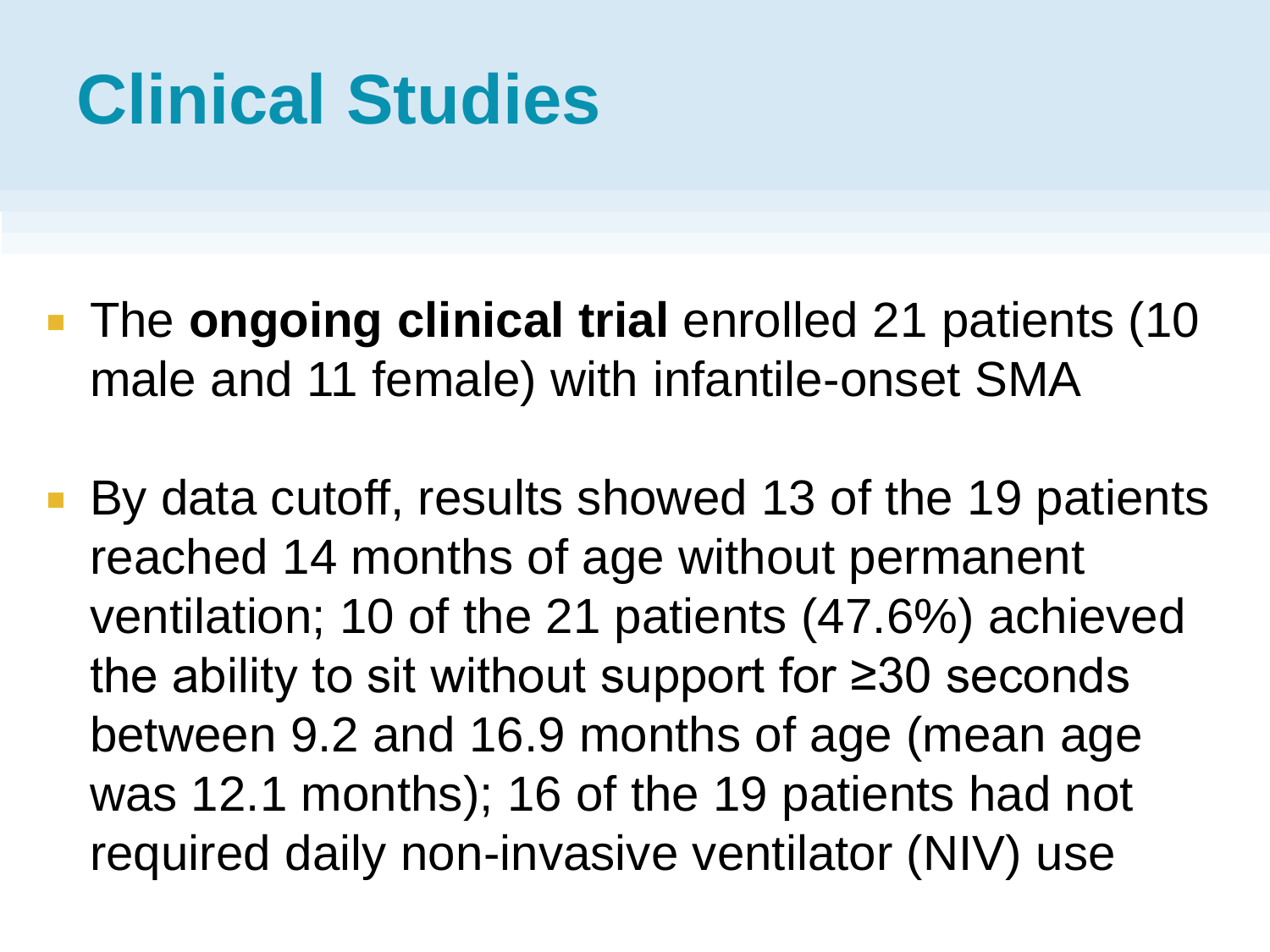- The **completed clinical trial** enrolled 15 patients (6 male and 9 female) with infantile-onset SMA, 3 in a lowdose cohort and 12 in a high-dose cohort
- By 24 months following infusion, 1 patient in the lowdose cohort met the endpoint of permanent ventilation; all 12 patients in the high-dose cohort were alive without permanent ventilation
- None of the patients in the low-dose cohort were able to sit without support, or to stand or walk; in the high-dose cohort, 9 of the 12 patients (75.0%) were able to sit without support for ≥30 seconds, and 2 patients (16.7%) were able to stand and walk without assistance